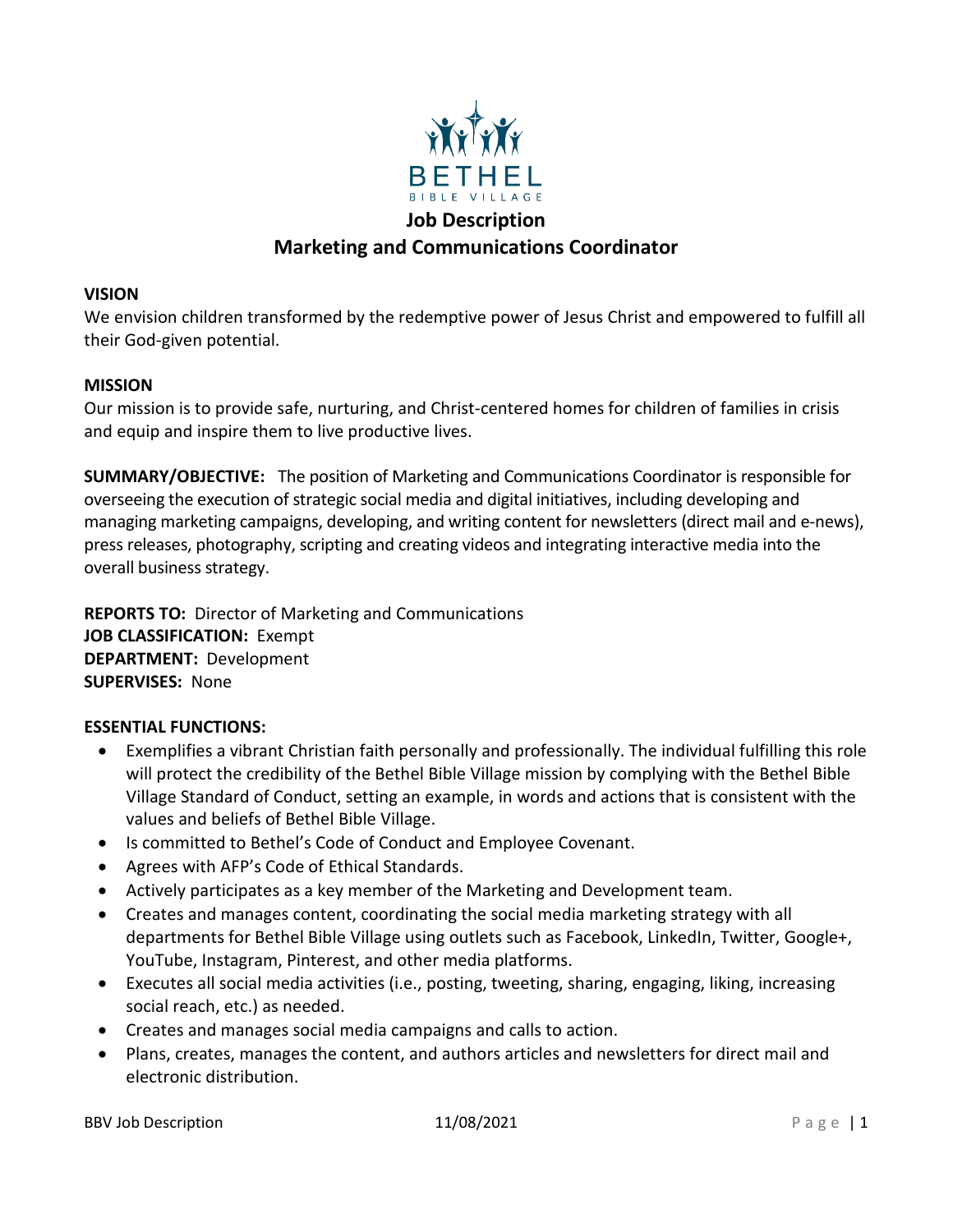- Implements SEO (search engine optimization) tactics aligned with the ministry's keyword and SEO strategies.
- Creates and manages content for Bethel Bible Village's website.
- Communicates in a professional "voice" for the ministry.
- Writes at least one blog post a month about Bethel Bible Village.
- Supports the President and CEO by creating letters and other communications content.
- Monitors effective best practices for measuring the impact of marketing campaigns. Analyzes, reviews, and reports on the effectiveness of campaigns to maximize results. Providing quarterly updates to the team.
- Assists other business development associates in developing project plans, defining roles and responsibilities, and the scope of work for each project.
- Provides notices of upcoming events, newsworthy items, and advertising.
- Demonstrates excellent customer service techniques. Possesses the ability to identify potential negative or crisis situations and apply conflict resolution principles to mitigate issues.
- Exercises creativity and sound judgment in exploring new tools and methods to be at the forefront of development using best practices.
- Serves as a spokesperson for and representative of the Bethel ministry to the community and donors.
- Responsible for maintaining sound financial practices including staying within budget.
- Supports fellow members of Bethel Bible Village's operations team.
- Participates in programs to enrich the spiritual development of Bethel staff.
- Maintains professional and technical knowledge by attending educational workshops, reviewing professional publications, establishing personal networks, and participating in professional societies.
- Performs any other duties as assigned in this role.

# **MINIMUM REQUIREMENTS:**

Spiritual**:** Be an active participating member in a local Christian church. In accordance with the Mission of Bethel Bible Village, we will share the gospel with children in our care and their families to help them know and respond to the love of God in Christ.

Education/Experience**:** Bachelor's degree in Business with a major in Marketing, Communications, or Journalism required**. At least one year of experience in marketing/communications/advertising is required.**

Specific Skills/Requirements**: Excels in proofreading, editing, and attention to detail.** Possesses creativity and knowledge and experience in marketing theory and application. Writes professionally, demonstrating exceptional writing and language skills. Must have excellent interpersonal and verbal communication skills. Possesses good technical understanding with the ability to pick up new tools quickly.

Specialized Knowledge, Licenses, etc.: Considerable knowledge and understanding of Social Media platforms and strategies with a demonstrated use of social media. The applicant must have an advanced understanding of web technology and how it supports marketing. Familiar with Adobe, Canva, or other graphic products & email marketing software.